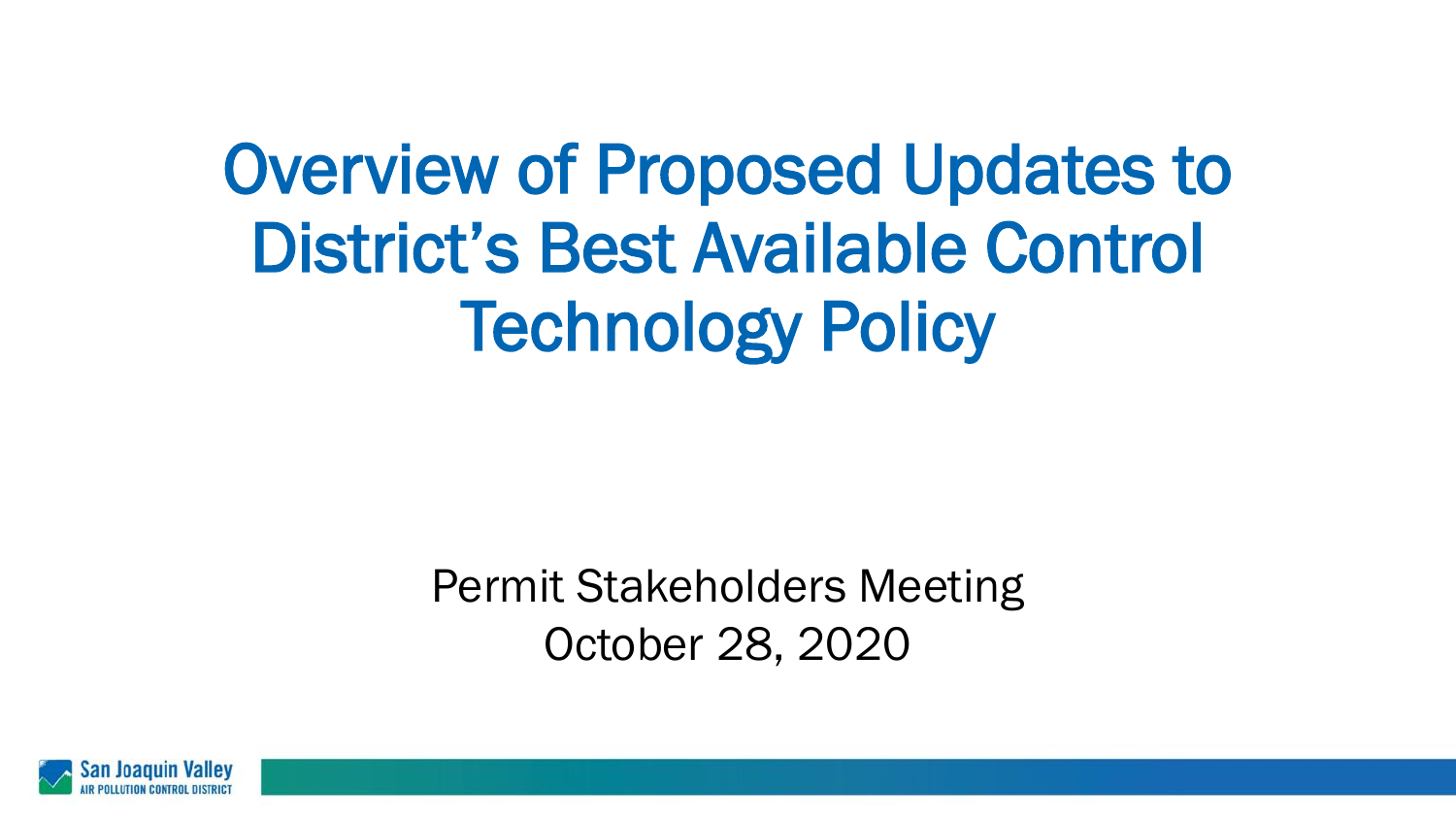## Existing BACT Policy

- Originally adopted upon District formation in 1992
- Revised in 1999 to enhance procedures for greater public participation if significant changes to BACT guidelines
- Last revised in 2008
	- –Increased cost effectiveness thresholds to the highest level in place in other California air districts
	- –Modified emission reduction calculation related to cost effectiveness
	- –Changes only affected cost effectiveness calculations for technologically feasible control options
	- –Did not affect requirements for achieved in practice BACT (does not rely on cost effectiveness calculations)

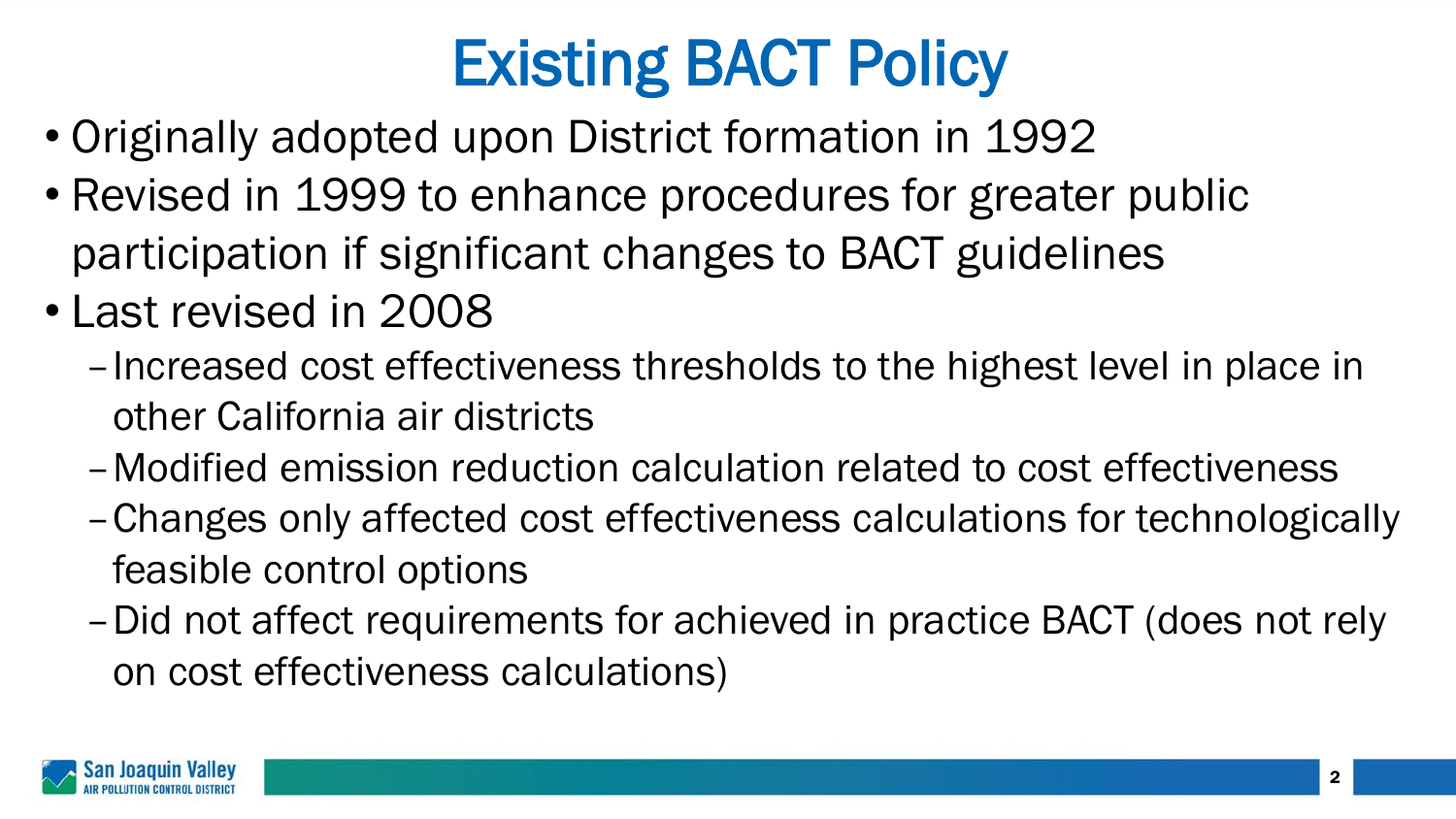## Existing BACT Policy Cost Effectiveness Thresholds

| <b>NOx</b>   | CO        | <b>VOC</b> | <b>SOx</b>                                   | <b>PM10</b> |
|--------------|-----------|------------|----------------------------------------------|-------------|
| \$24,500/ton | \$300/ton |            | $$17,500/t$ on $$18,300/t$ on $$11,400/t$ on |             |

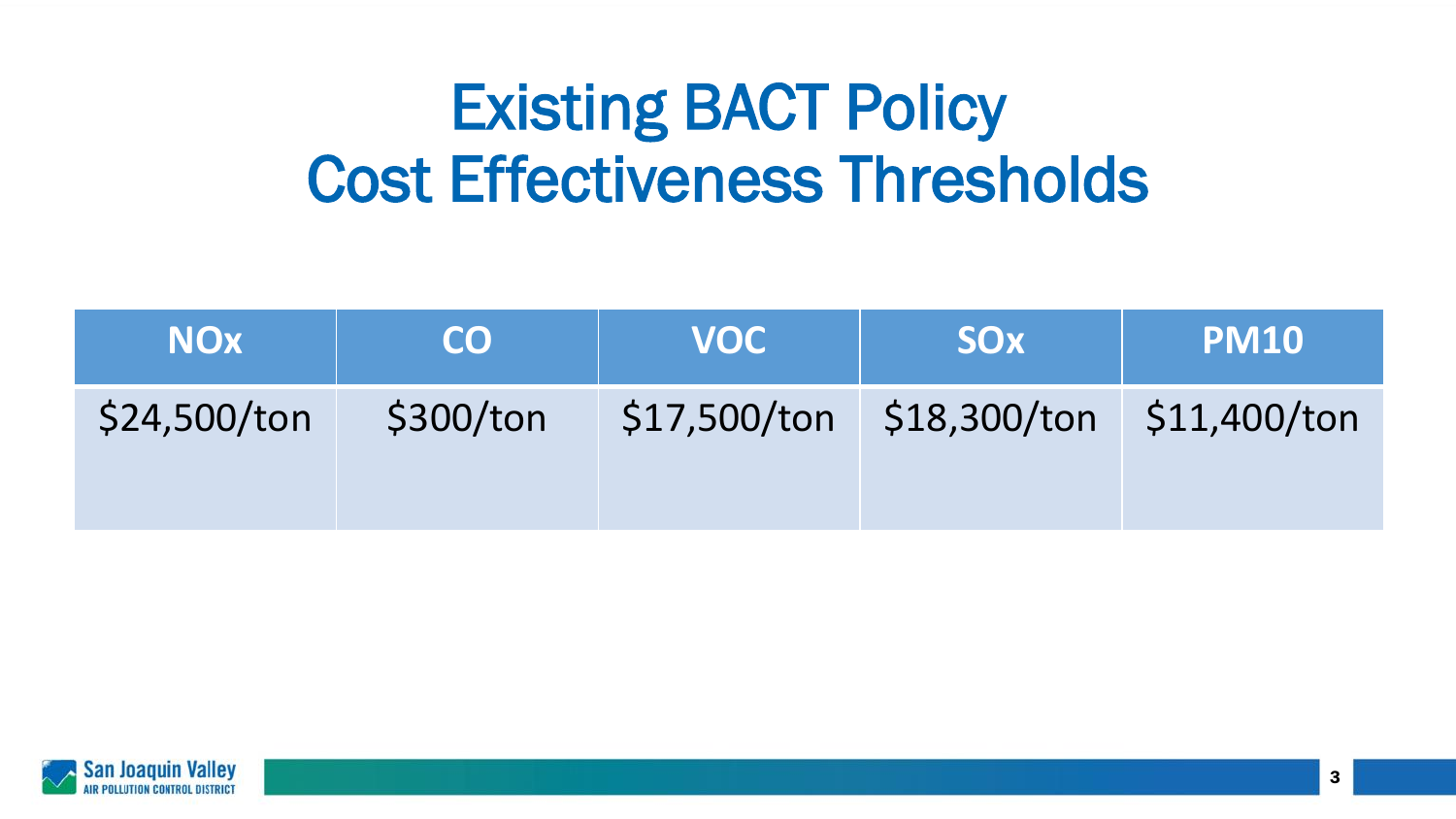## Proposed Updates

- Effective January 2021, update cost effectiveness thresholds
	- –Over a decade since thresholds last updated
	- –Considering consumer price index (CPI) adjustment to thresholds using 2008 as base year
	- –Considering increase to VOC threshold
		- District is extreme non-attainment for ozone
		- Other areas of California with lessor air quality challenges have higher cost effectiveness thresholds for VOC
		- Propose to increase VOC threshold to be equal to NOx threshold
	- –Considering future annual CPI adjustments to thresholds

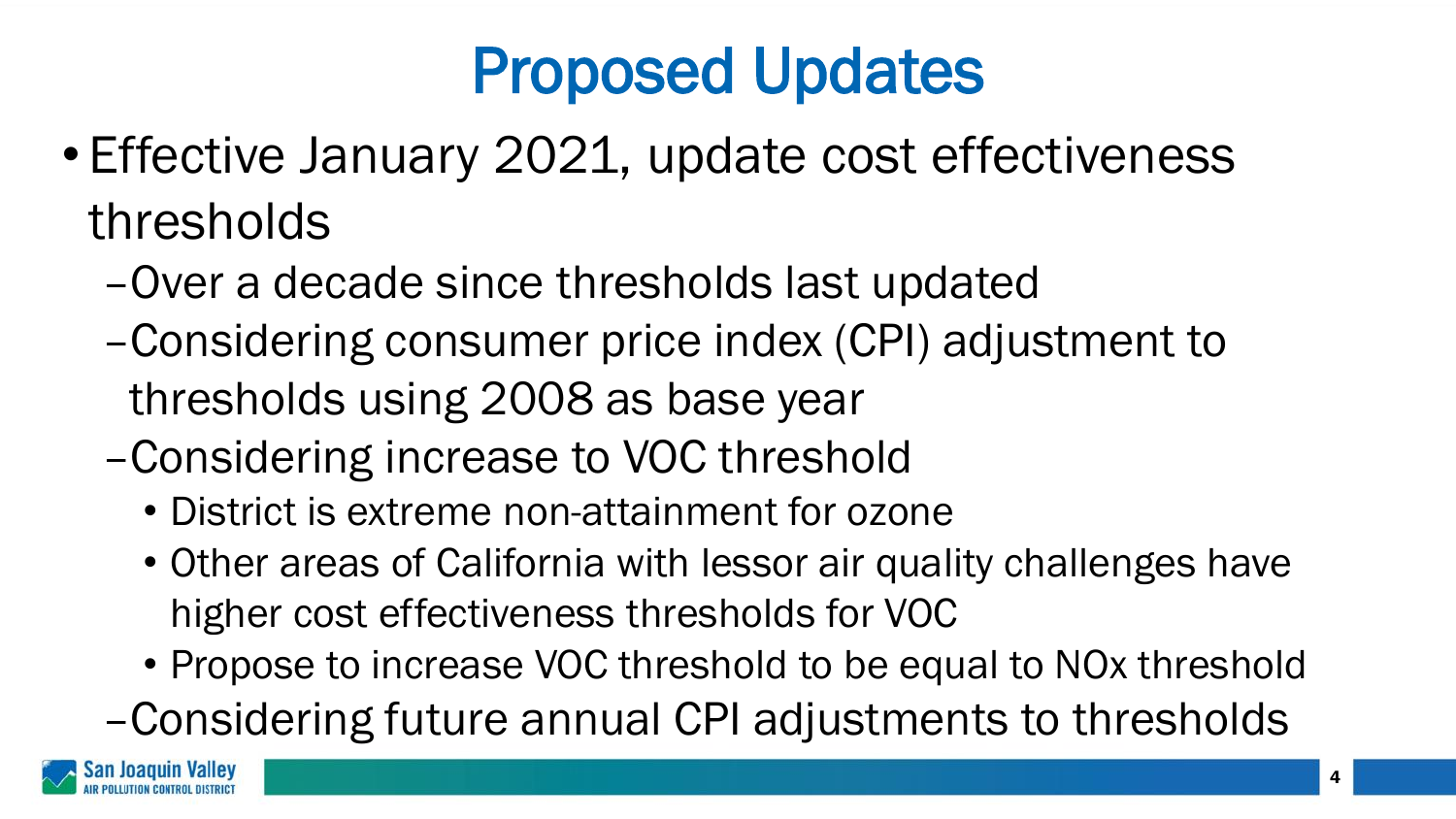#### Proposed Updates (cont'd)

- Effective January 2021, update interest rate assumption used in cost effectiveness calculations
	- –Current 10% interest rate assumption is not consistent with current actual interest rates and is higher than many other air districts
	- –Considering pegging to US treasury 10 year security rate
		- 3-year rolling average
		- Add 2% to account for incremental risk
		- Using this method, interest rate assumption would be  $\sim$  5%

–Considering future annual adjustment



5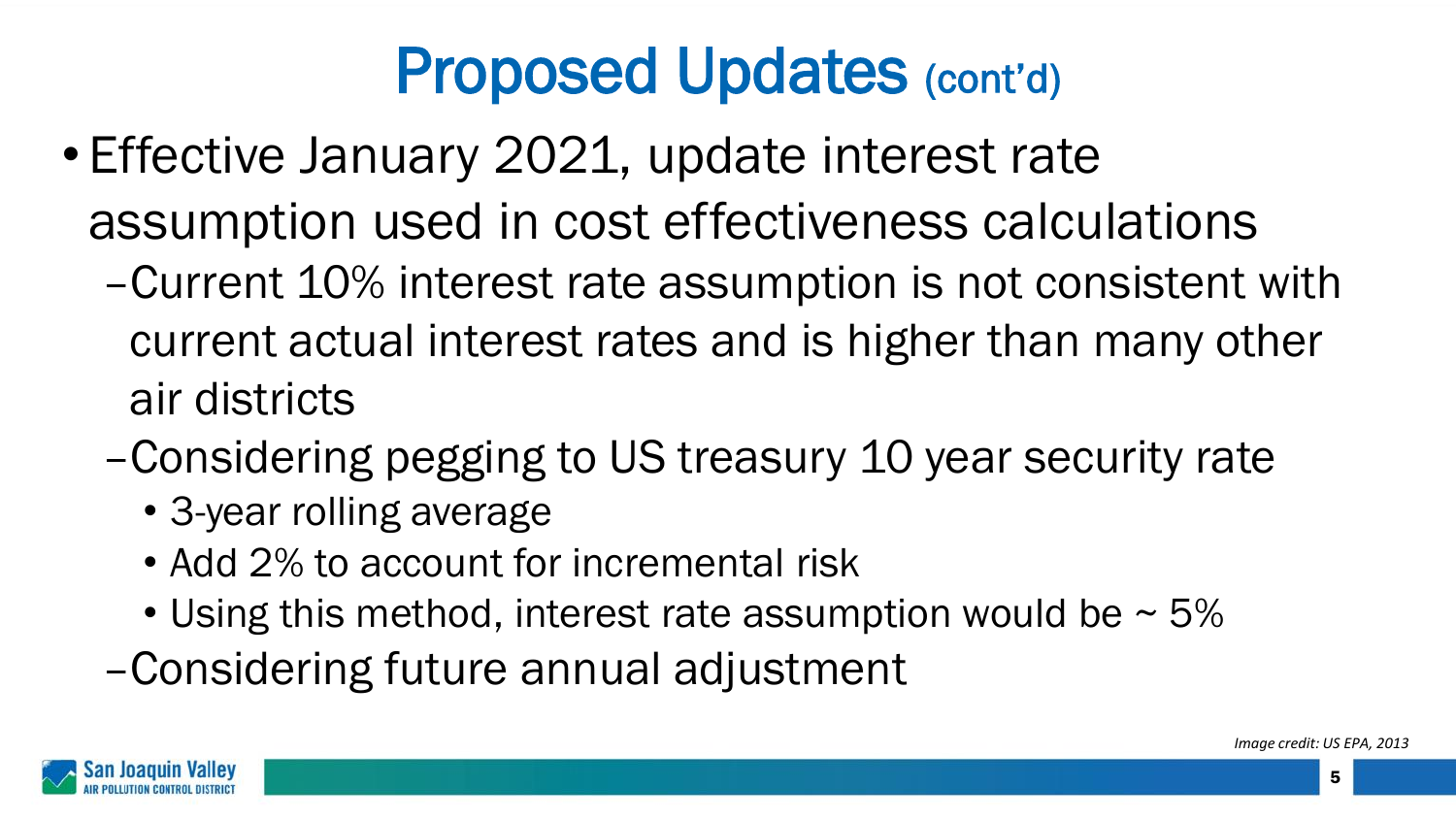#### Proposed Updates (cont'd)

- Enhance system for updates to BACT guidelines
	- –Consistent with "clean emission units" criteria in Rule 2201, prefer to have BACT guideless no more than 5 years old
	- –Some current BACT guidelines are more than 10 years old
	- –Need to enhance system to ensure regular updates to BACT guidelines



6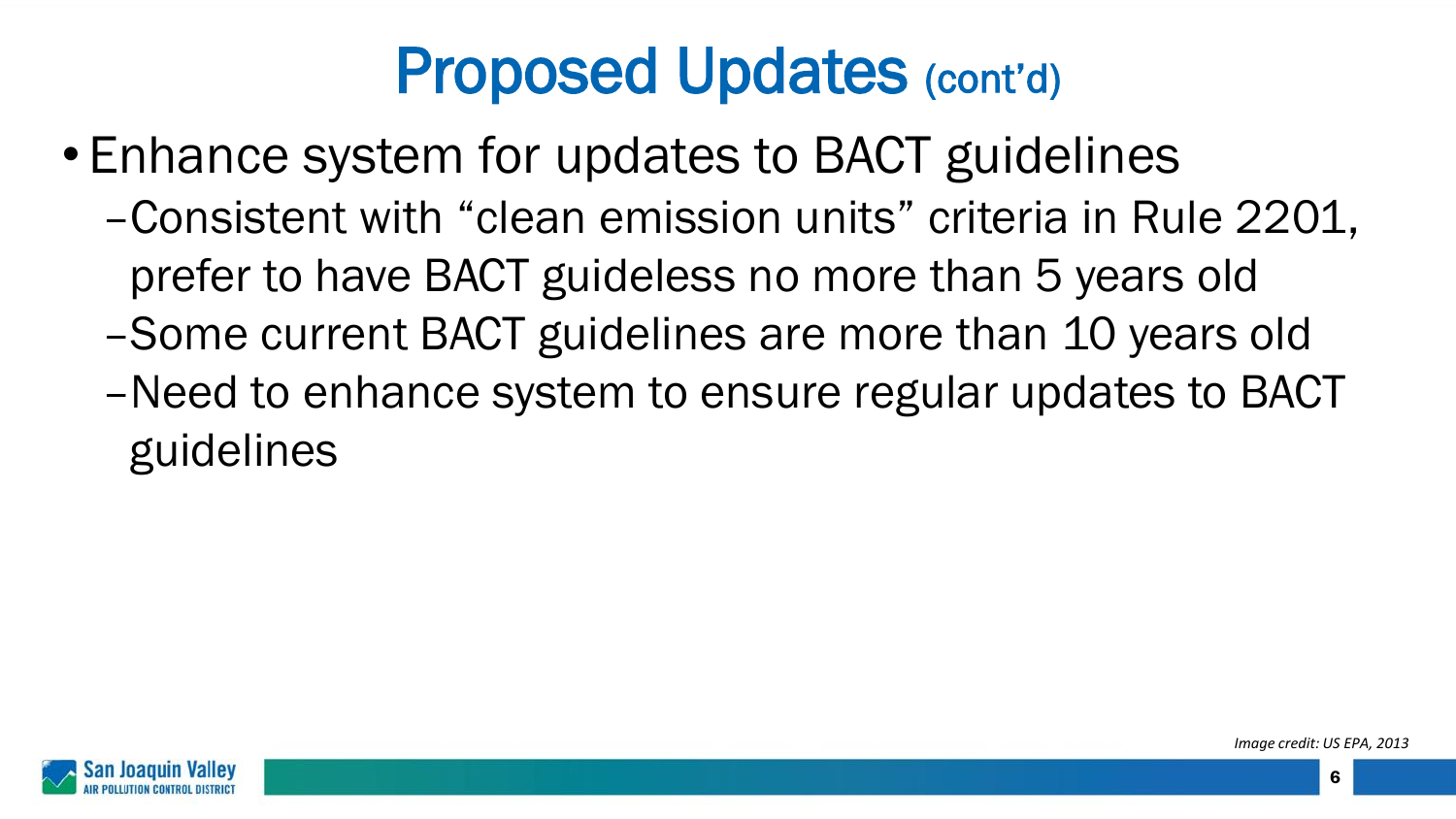### Next Steps

- Public workshop to discuss proposed updates to BACT policy
	- –Tentative date Thurs Dec 3, 2020 @ 10:30 am
- Proposed updates to be posted before workshop